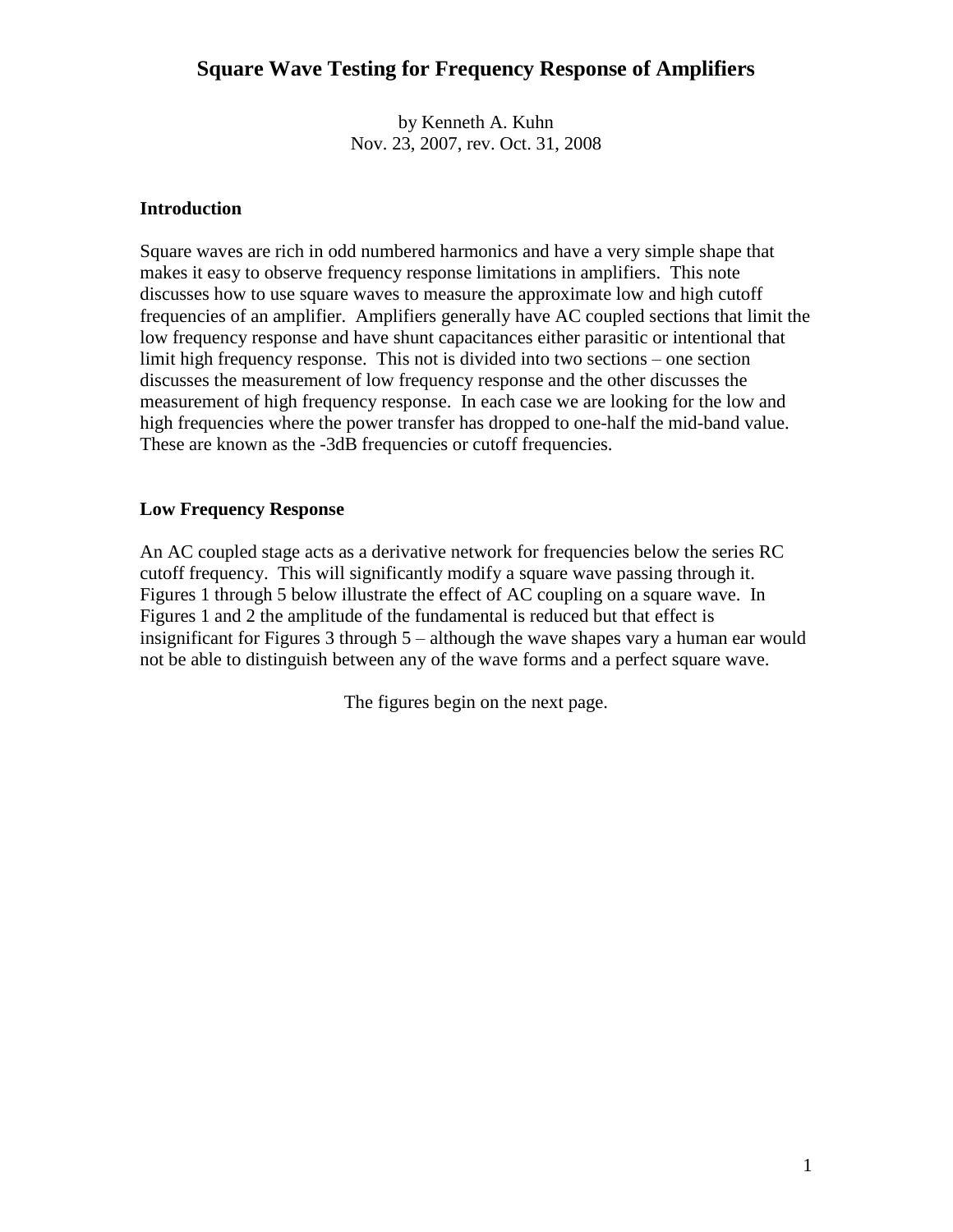**Square Wave Testing for Low Cutoff Frequency**







**Square Wave Testing for Low Cutoff Frequency**

*Figure 2: 100 Hz square wave through 100 Hz AC coupling*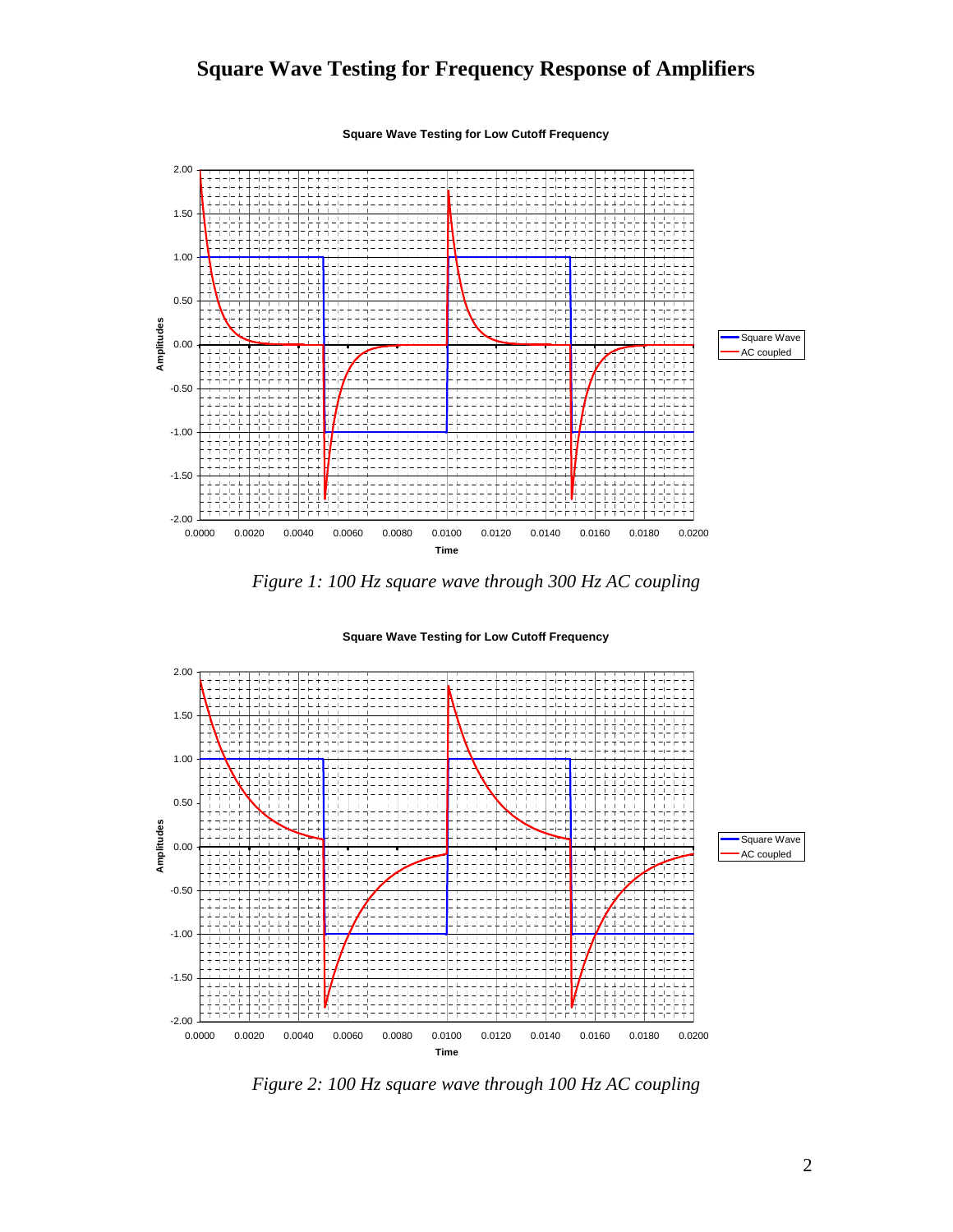**Square Wave Testing for Low Cutoff Frequency**







**Square Wave Testing for Low Cutoff Frequency**

*Figure 4: 100 Hz square wave through 10 Hz AC coupling*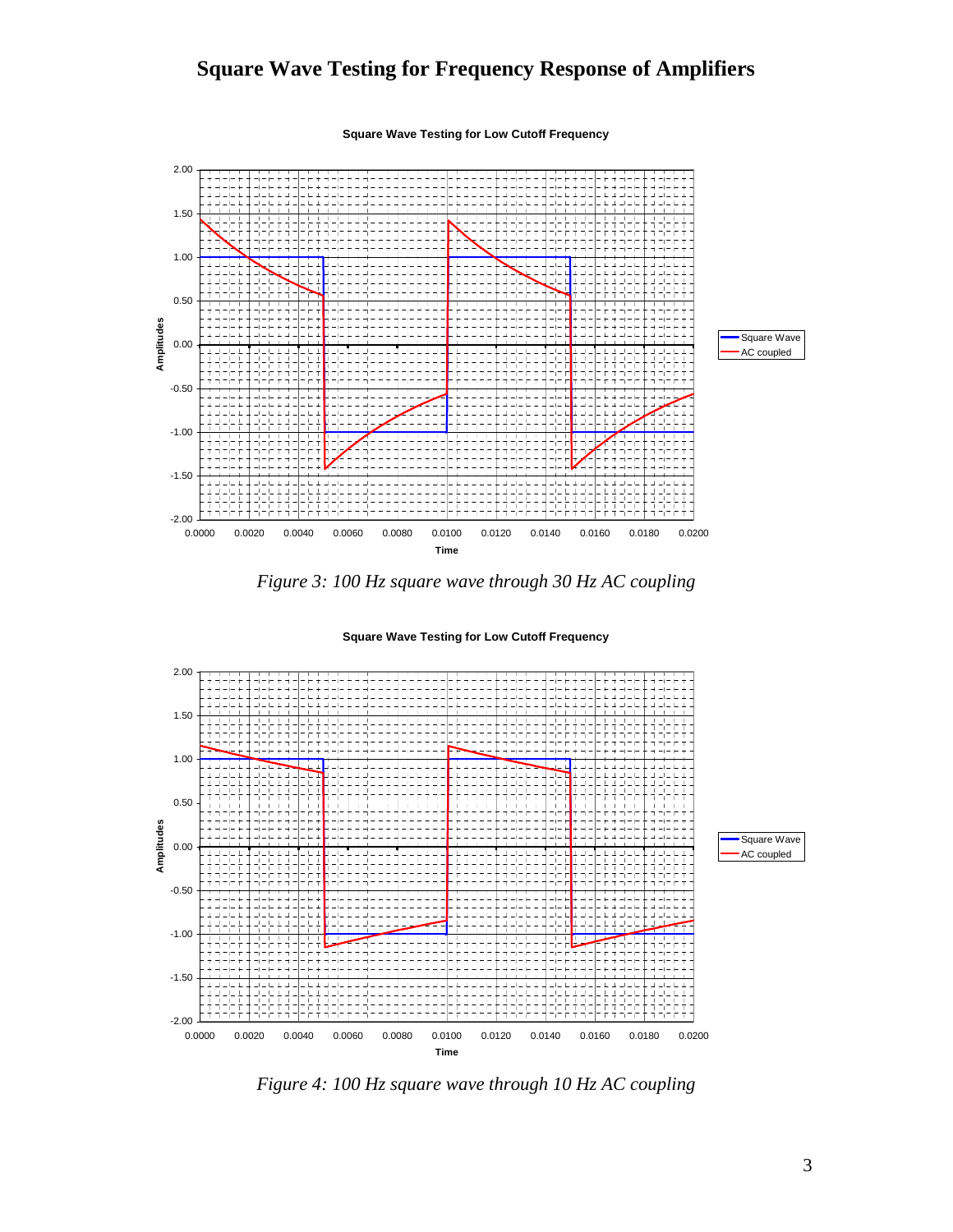**Square Wave Testing for Low Cutoff Frequency**



*Figure 5: 100 Hz, square wave through 3 Hz AC coupling*

A useful relation that gives the approximate low cutoff frequency based on the slope of the AC coupled square wave is as follows

$$
Fcl = \frac{(\text{Vmax\_pp} - \text{Vmin\_pp}) * F}{\text{Vmax\_pp} * \pi}
$$
 Eq. 1

Where:

Vmax\_pp is the overall peak-peak value of the waveform Vmin\_pp is the peak-peak value of the low-points of the decaying slopes F is the frequency in Hz of the square wave  $\pi$  is 3.14159

Equation 1 is reasonably accurate providing the decaying slopes are fairly linear.

Example calculations from the above figures:

Data from Figure 3 Vmax  $pp = 2.82$  $Vmin\_pp = 1.1$  $T = 0.005$  seconds (half a period for 100 Hz)

 $Fc = (2.82 – 1.1) * 100 / (2.82 * 3.14) = 19.4 Hz$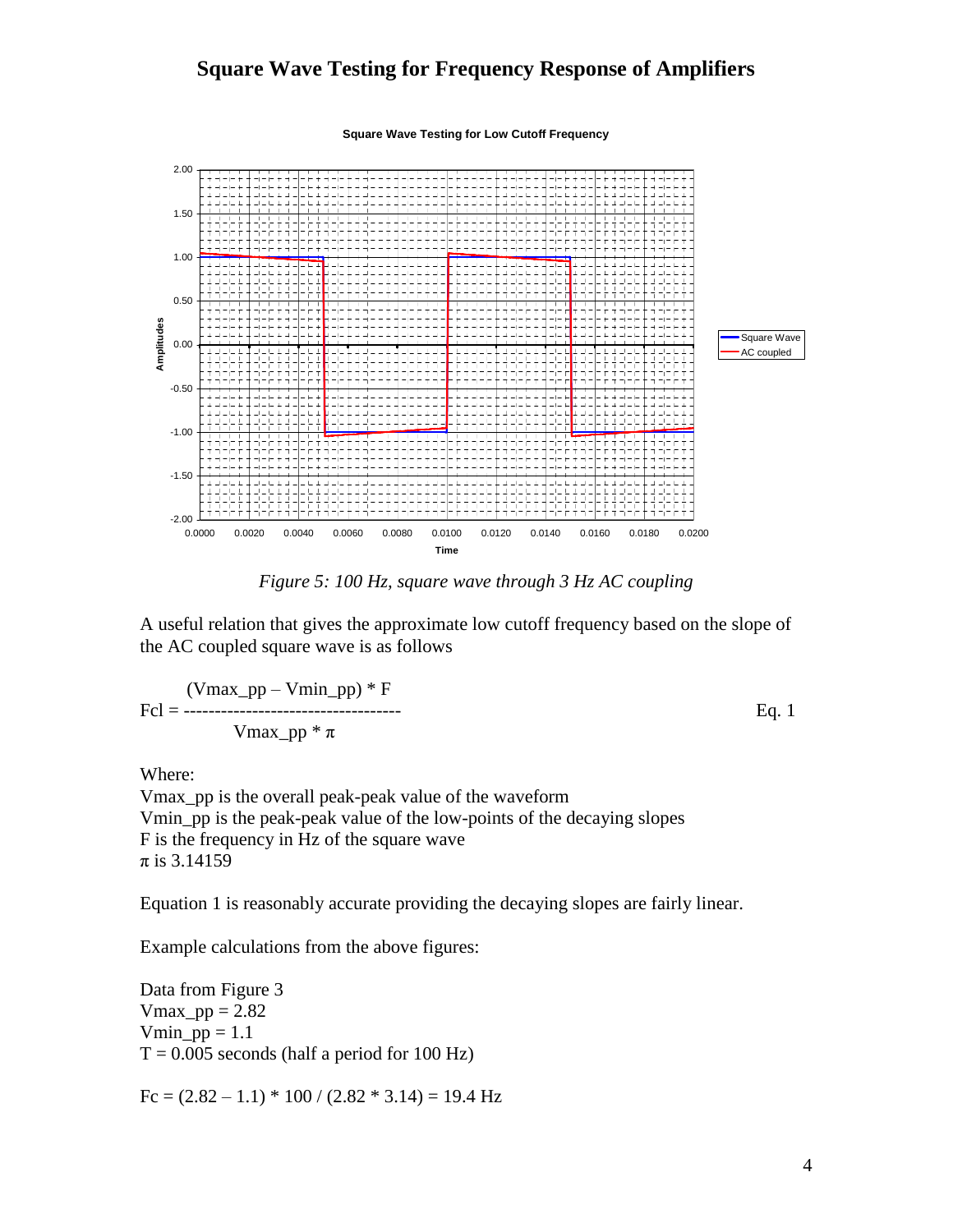The actual cutoff frequency is 30 Hz. The error is because the slopes are not straight and have significant exponential curvature.

Data from Figure 4 Vmax  $pp = 2.3$  $Vmin\_pp = 1.7$ 

 $Fc = (2.3 – 1.7) * 100 / (2.3 * 3.14) = 8.3 Hz$ 

This is closer to the actual value of 10 Hz because the slopes are straighter.

Data from Figure 5 Vmax  $pp = 2.1$  $Vmin\_pp = 1.9$ 

 $Fc = (2.1 - 1.9) * 100 / (2.1 * 3.14) = 3.0 Hz$ 

This is very accurate as the slopes are very straight. The significance of this is that the square wave frequency should be greater than ten times the low frequency cutoff. In actual measurements if this factor turns out to be too small then the measurement should be repeated with a higher frequency.

It is left as an exercise for the student to derive Equation 1. Hint: derive it for the condition where the square wave period is a small fraction of the time constant.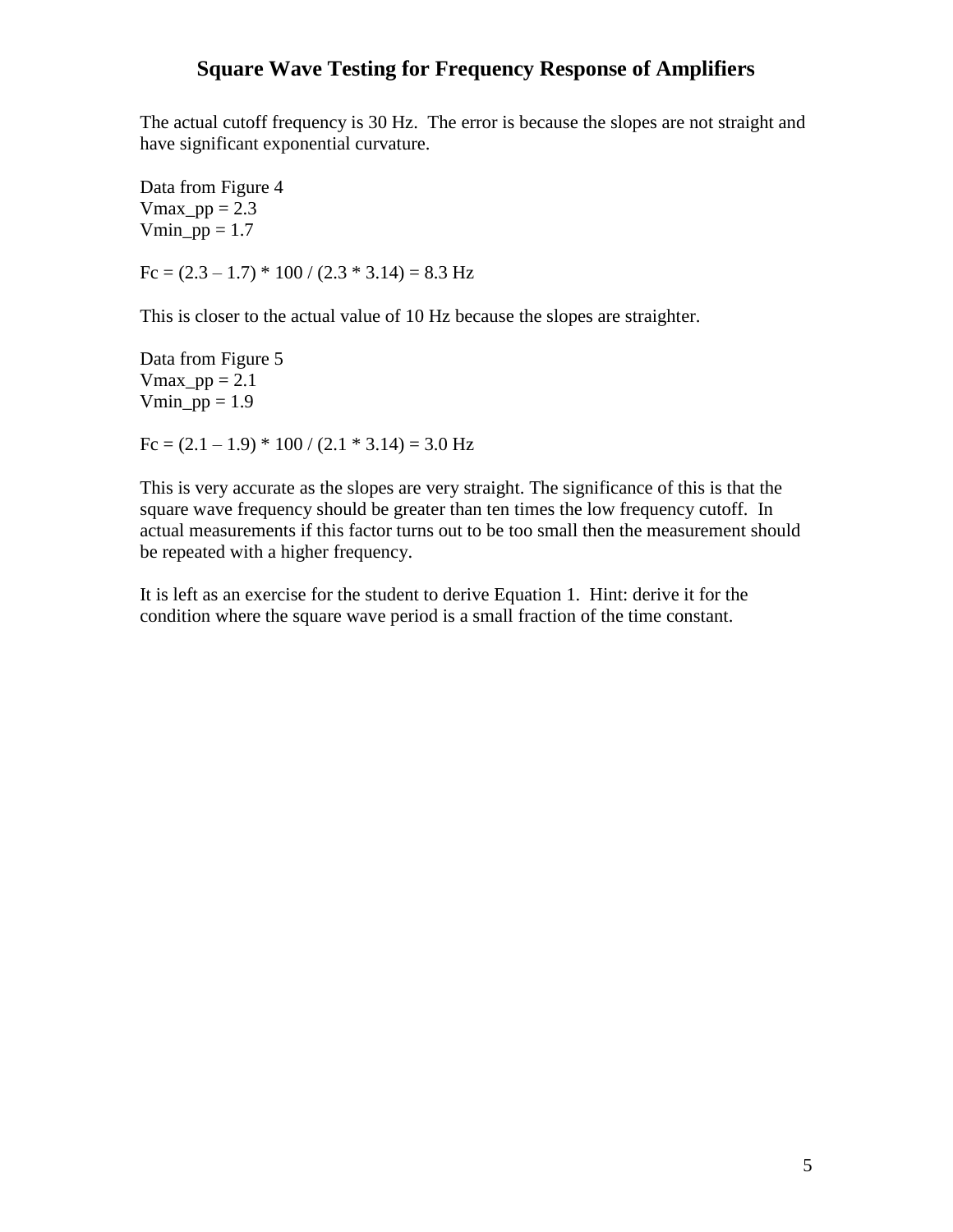#### **High Frequency Response**

An RC roll-off acts as an integrator for signals above the RC cutoff frequency and this reduces the amplitude of signals roughly be the frequency is above the cutoff frequency. This is illustrated in Figures 6 though 9 below. In Figure 6 the fundamental and all harmonics are significantly reduced and the output waveform resembles a triangular wave which is what one would expect by integrating a square wave.

**Square Wave Testing for High Cutoff Frequency**

# -1.5 -1 -0.5 0 0.5 1 1.5 0.000000 0.000200 0.000400 0.000600 0.000800 0.001000 0.001200 0.001400 0.001600 0.001800 0.002000 **Time Amplitudes** Square Wave Low Pass

#### *Figure 6: 1 kHz square wave with 300 Hz low-pass roll-off*

In Figure 7 the cutoff frequency is higher but the fundamental and harmonics are still significantly attenuated. Figure 8 shows the effect of the cutoff frequency being three times the fundamental. Many people consider this to be the minimum bandwidth to pass a square wave. Figure 9 shows a higher cutoff frequency that only barely modifies the square wave.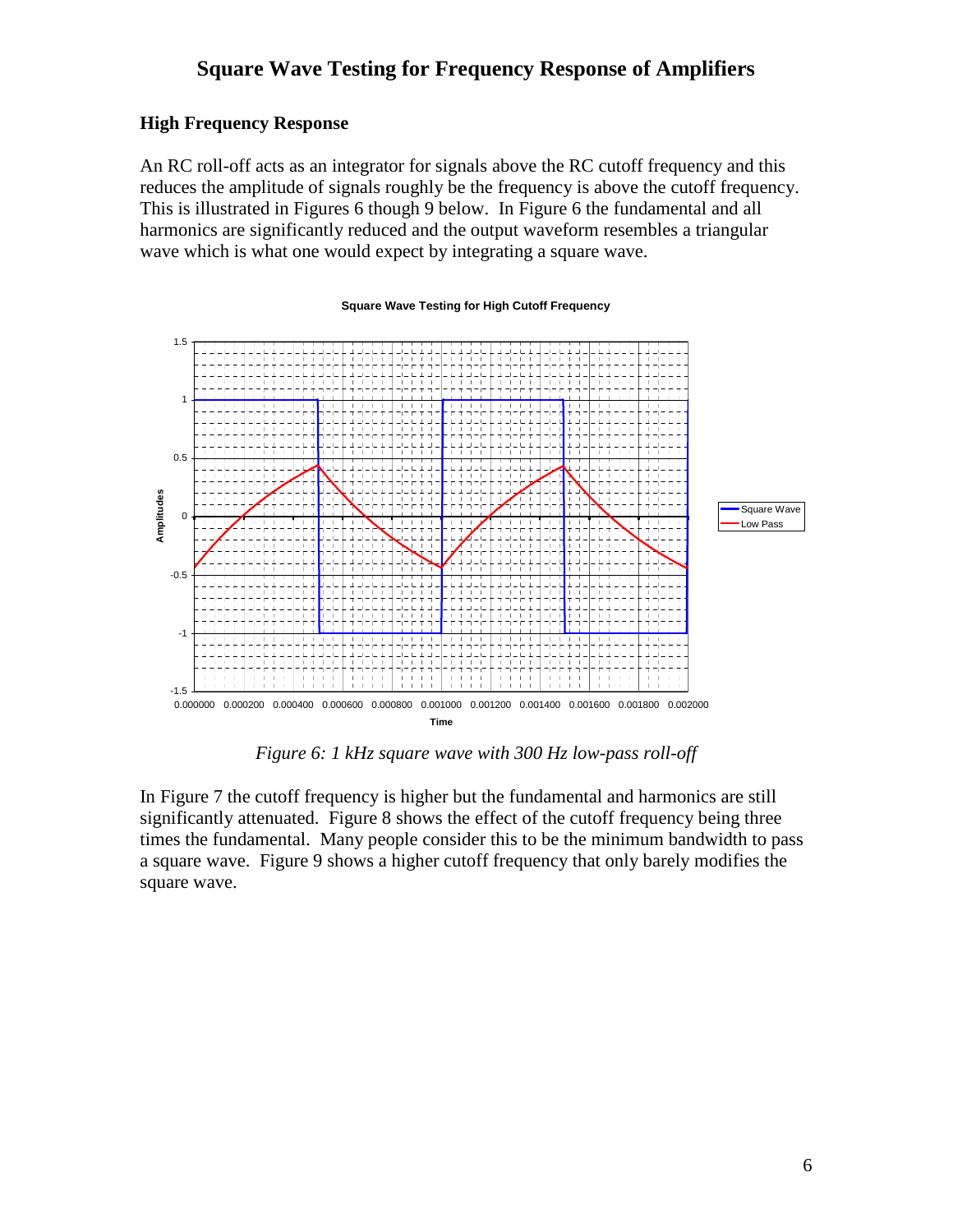**Square Wave Testing for High Cutoff Frequency**







**Square Wave Testing for High Cutoff Frequency**

*Figure 8: 1 kHz square wave with 3 kHz low-pass roll-off*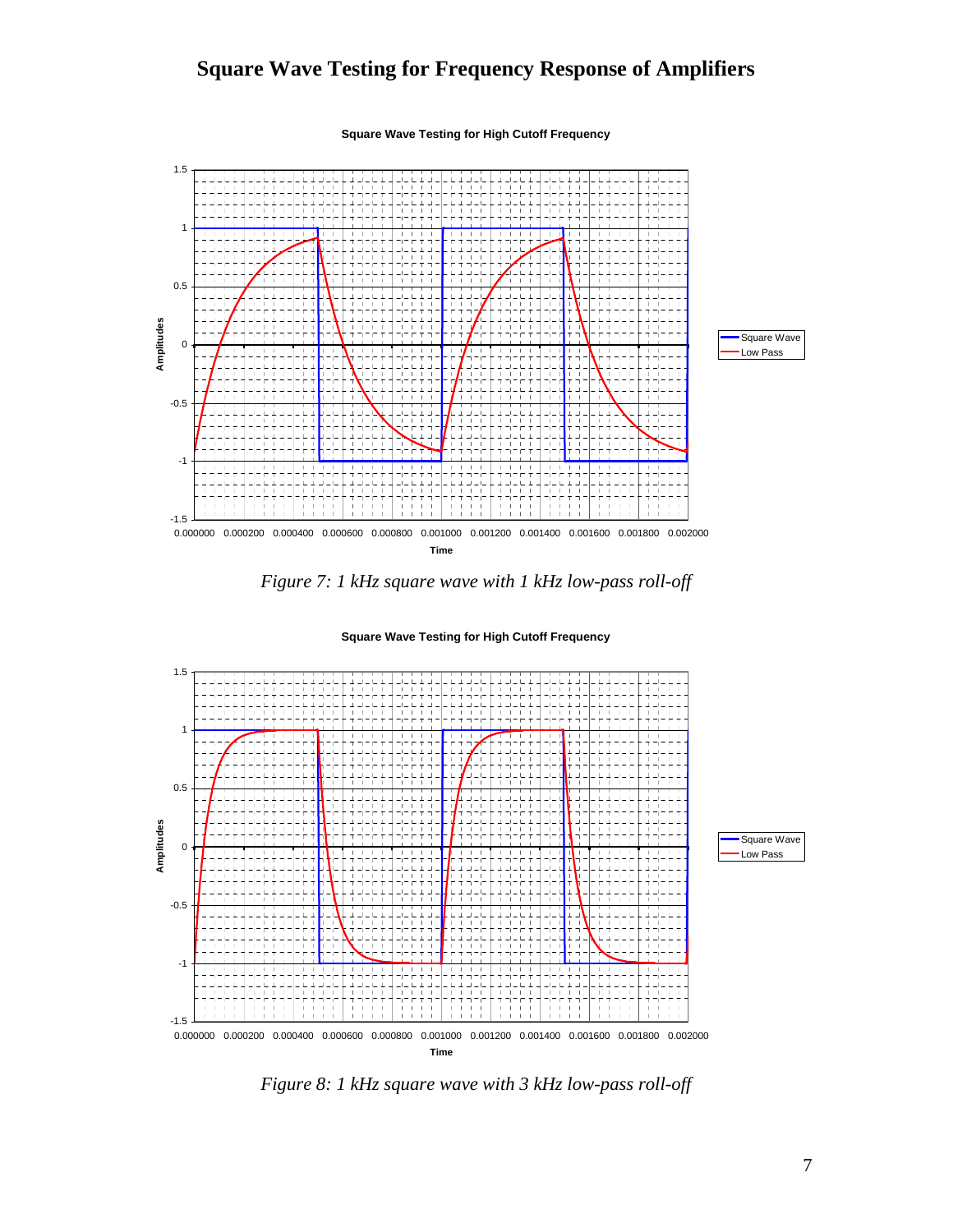**Square Wave Testing for High Cutoff Frequency**



*Figure 9: 1 kHz square wave with 10 kHz low-pass roll-off*

A useful relation that gives the approximate high frequency bandwidth is derived from the time it takes the square wave to go from one state to the other. Since it is usually difficult to pick the starting point and a fully settled point, an alternative is to measure the time,  $T_{10-90}$ , required to move from the ten percent point to the 90 percent point. For a first order section the high frequency bandwidth, Fc, is:

Fc =  $0.35 / T_{10-90}$  Eq. 2

Equation 2 also gives good results when there are multiple low-pass sections. For Equation 2 to be valid the square wave must fully settle as in Figures 8 and 9. As an example the 10 to 90 percent rise time in Figure 8 is approximately 113 μs which infers a bandwidth of  $3.1$  kHz – fairly close to the actual bandwidth of  $3$  kHz.

In application using an oscilloscope you adjust the frequency of the square wave to be low enough so that complete settling exists. The exact frequency does not matter. Then you set the amplitude on the scope display to make it easy to pick out the 10 and 90 percent time points. A good choice is five major vertical divisions peak-peak. Once the amplitudes are set then you should expand the horizontal display such that the rise portion is generally centered on the screen and occupies most of the horizontal width. Then visually note (probably using a cursor on a digital scope) the point at which the wave has risen one-half division. Visually note again (probably using a second cursor on a digital scope) the point at which the waveform passes though the upper last half